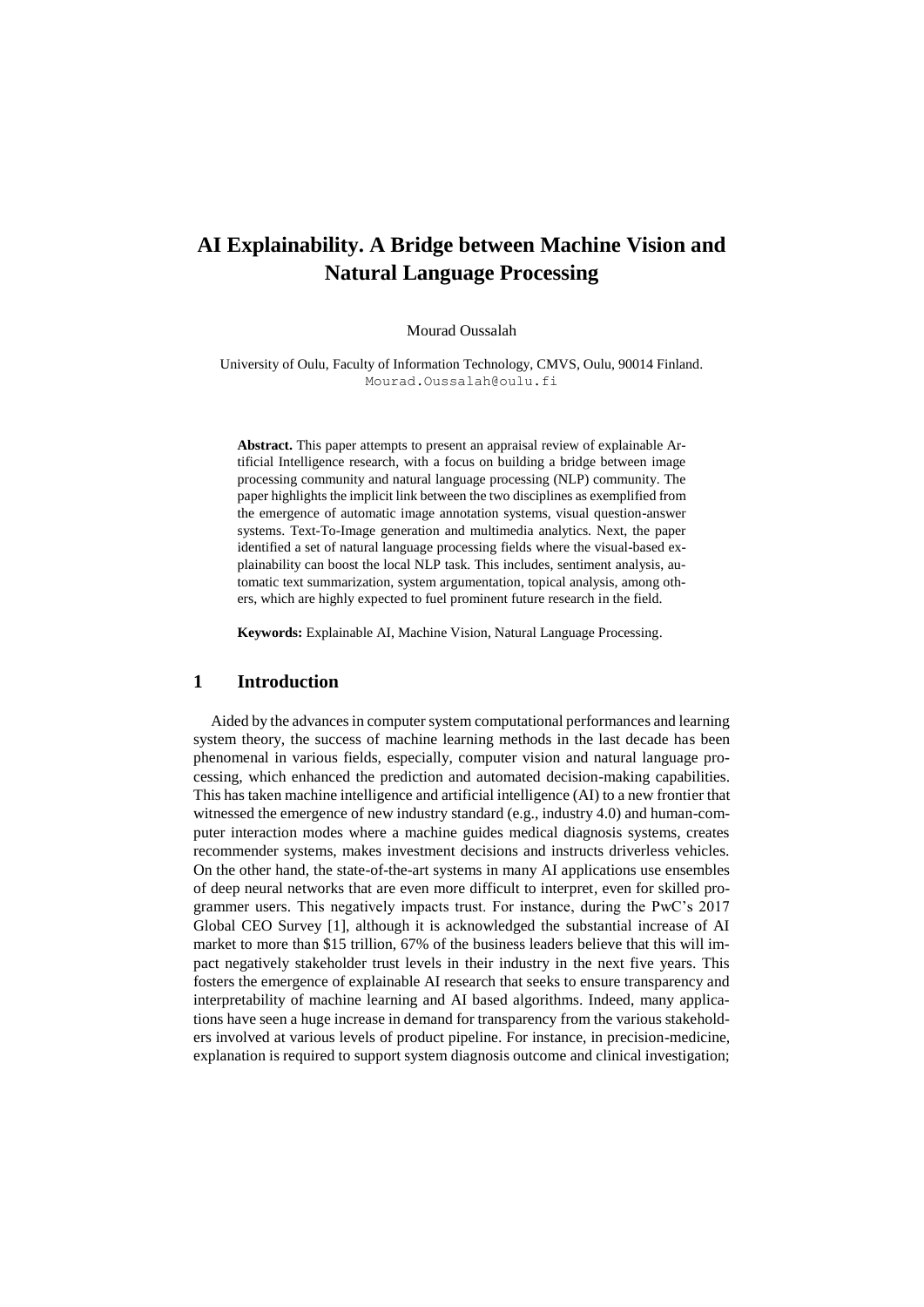in finance and management, explanation is needed to evaluate various investment scenarios with qualitative / quantitative risk evaluations; in autonomous systems, explanation enhances fault inspection and recovery based strategies. In general stakeholders are reticent to adopt techniques that are not directly trustworthy, tractable and interpretable [2], especially given the increasing scope of ethical AI [3].

Beyond academia, since 2017, the European Union's General Data Protection Regulation (GDPR) introduced the "right to explanation" which states that a user can ask for an explanation of an algorithmic decision that was made about them [4].

Strictly speaking, the need for AI explainability was recognized well earlier, and was an inherent component of many of the first AI diagnostic systems where "IF-Then" rules and inference engine were widely employed to explain the actions of the underlined expert system for instance. This was implemented in early MYCIN systems [82] that formed the basis of many subsequent medical systems; although the exact scope and nature of these rules can be debatable. In the literature, the concept of explainability is related to transparency, interpretability, trust, fairness and accountability, among others [5]. Interpretability, often used as a synonym of explainability as well, is defined by Doshi and Kim [6] as "the ability to explain or to present in understandable terms to a human".

According to Sameket al. [7], the need of explainable systems is rooted in four points: (a) Verification of the system: Understand the rules governing the decision process in order to detect possible biases; (b) Improvement of the system: Understand the model and the dataset to compare different models and to avoid failures; (c) Learning from the system: "Extract the distilled knowledge from the AI system"; (d) Compliance with legislation (particularly with the "right to explanation" set by European Union): To find answers to legal questions and to inform people affected by AI decisions.

Lewis [8] states that "to explain an event is to provide some information about its causal history. In an act of explaining, someone who is in possession of some information about the causal history of some event –explanatory information – tries to convey it to someone else". Halpern and Pearl [9] define a good explanation as a response to a Why question, that "(a) provides information that goes beyond the knowledge of the individual asking the question and (b) be such that the individual can see that it would, if true, be (or be very likely to be) a cause of".

Miller [10] extracts four characteristics of explanations: "explanations are contrastive" (why this and not that), "explanations are selected in a biased manner (not everything shall be explained)", "probabilities don't matter" and finally "explanations are social".

Traditionally, transparency has always been at odds with performance where an increase in transparency is often translated into a decrease in system performance because of large number of parameters that require tuning [11], see Fig. 1 for exemplification. Therefore, a trade-off between the level of transparency and performance required.

Encompassing the broad scope of the explainability and its multi-disciplinary nature, this paper attempts to reconcile explainable AI research on two complementary fields: Machine Vision System (MVS) and Natural Language Processing (NLP), trying to survey the explainable AI in each field and seek complementary aspects in a way to boost fruitful XAI research in the two fields.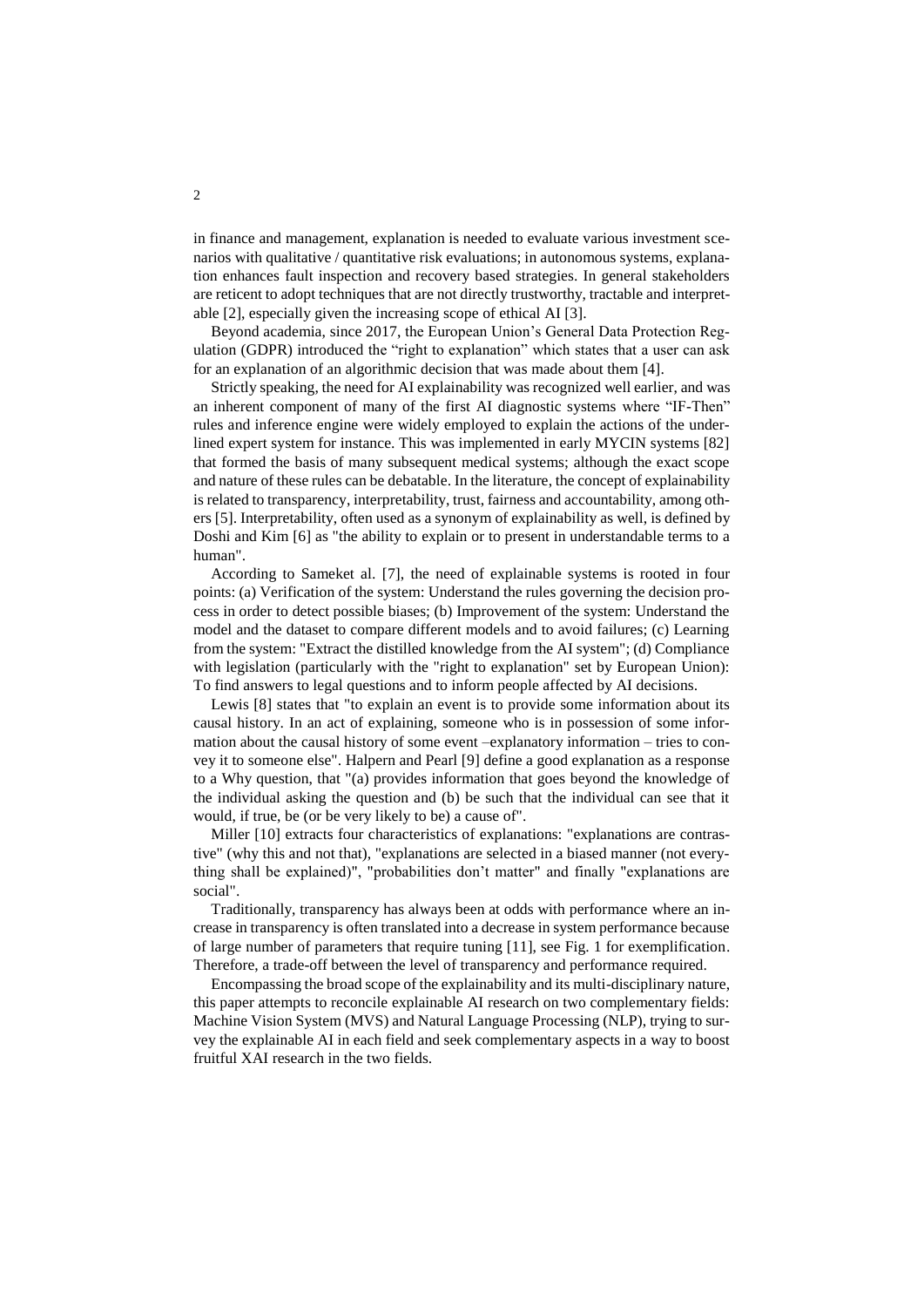# **2 Background**

We will adopt in this paper Gunning definition of Explainable Artificial Intelligence (XAI) [12]: "XAI will create a suite of machine learning techniques that enables human users to understand, appropriately trust, and effectively manage the emerging generation of artificially intelligent partners", see Figure 1.



 **Fig 1**. XAI concept as described in Gunning's [12] and Performance-interpretability trade-off

This definition brings together two concepts; namely, understanding and trust that need to be addressed. Such concepts are ultimately linked to several other aspects that overlap with cognitive operations of understanding or comprehension tasks. This includes for instance causality, transferability, informativeness, fairness and confidence [13]

Regardless of the type of applications involved or the system inputs, the explanation differs according to the underlying chosen criterion. Especially, explanation methods and techniques for ML interpretability can be classified according to different criteria.

### *Pre-Model vs. In-Model vs. Post-Model*

Interpretability methods can be classified depending whether this is applied before (pre-model), during (in-model) or after (post-model) the machine-learning model [14].

Pre-model interpretability techniques tackle the data itself regardless of the employed ML model, focusing on the structure of the inputs and associated features with their visualization. Intuitive features and sparsity are some properties that help to achieve data interpretability. This includes techniques related to descriptive statistics to data visualization methods including Principal Component Analysis (PCA) [15], t-SNE (t-Distributed Stochastic Neighbor Embedding) [16], and clustering methods, such as MMD-critic [17] (Maximum Mean Discrepancy) and k-means [18]. Hence, data visualization is critical for pre-model interpretability.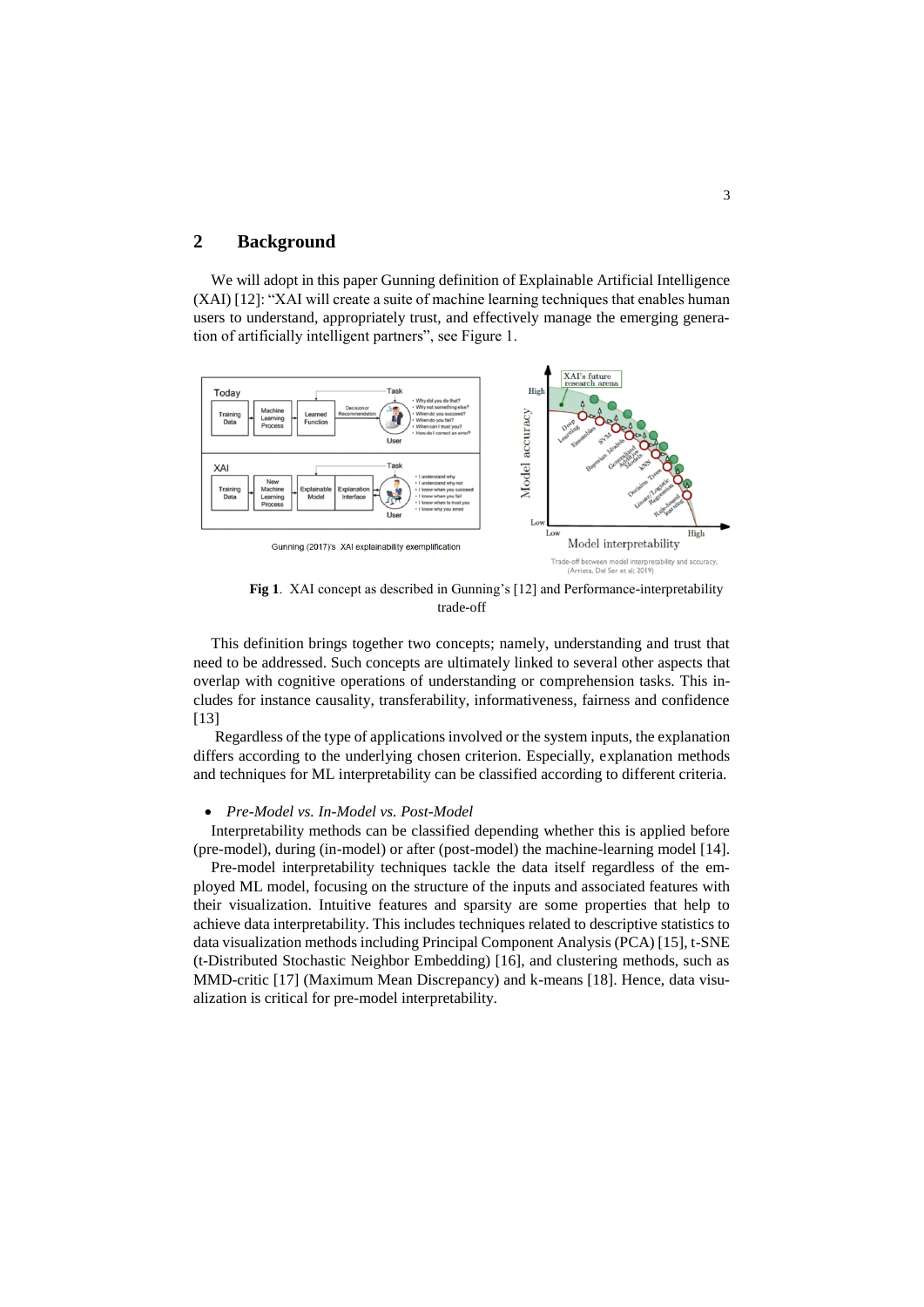In-model interpretability concerns ML models that have inherent interpretability in it, either with or without constraints, being intrinsically interpretable. Post-model interpretability refers to improving interpretability after building a model or model training (post hoc). This answers the question: what else can the model tell us?

### Model-Specific vs. Model-Agnostic

Model-specific interpretation restricts the analysis to specific model classes. For example, the interpretation of weights in a linear model is a model-specific interpretation [19]. In contrast, model-agnostic methods apply to any ML model after training phase (post-hoc), so without having access to model inner workings (i.e., weighting). By default, all post-hoc methods are model-agnostic since they were applied after the training.

In essence, two approaches can be distinguished to explain ML model prediction through either a global method that treats the group of predictions of interest as if it was the whole dataset or by applying local methods on each individual prediction followed by aggregating and joining these individual explanations afterwards [13,20].

#### *Local versus global explanation*

According to the scoop of interpretability, one distinguishes global interpretability, which concerns comprehending the entire model behavior and local interpretability, which rather focuses on a single prediction, or a single feature behavior. For instance, Yang et al. [21]'s GIRP (global mode interpretation via recursive partitioning) builds a global interpretation tree. Nguyen et al. [22] advocate an activation-maximization based approach for global explanation. One of the most popular local interpretability model is LIME model [23], which enables approximating ML model in the neighborhood of any prediction of interest.

Other techniques for local explainaibility models include decomposition models (omitting some features of the original dataset and attempt to combine the effects of various features), Shapely explanations [24], sensitivity maps, saliency maps [26].

#### *Type of explanation*

This includes Feature summary (either through visualization or textual input), Model internals (model specific), Data point (output data points that make the model interpretable), Surrogate intrinsically interpretable model— through approximation of ML model either locally or globally with an intrinsically interpretable model.

#### *Simulatability*

This refers to comprehending how the model makes decisions, grounded on a holistic view of the data features and individual components (e.g., weights, parameters) in order to simulate the overall system.

#### *Visualization and interaction*

Popular visualization techniques applied in ML interpretability include partial-dependence plot [27], surrogate models [28, 29], individual conditional expectation [30]. Depending on the stage where the visualization techniques is conducted, one can also distinguish pre-model, in-model or post-hoc based visualization. Similarly, visualization can be performed for local or global like interpretability purpose.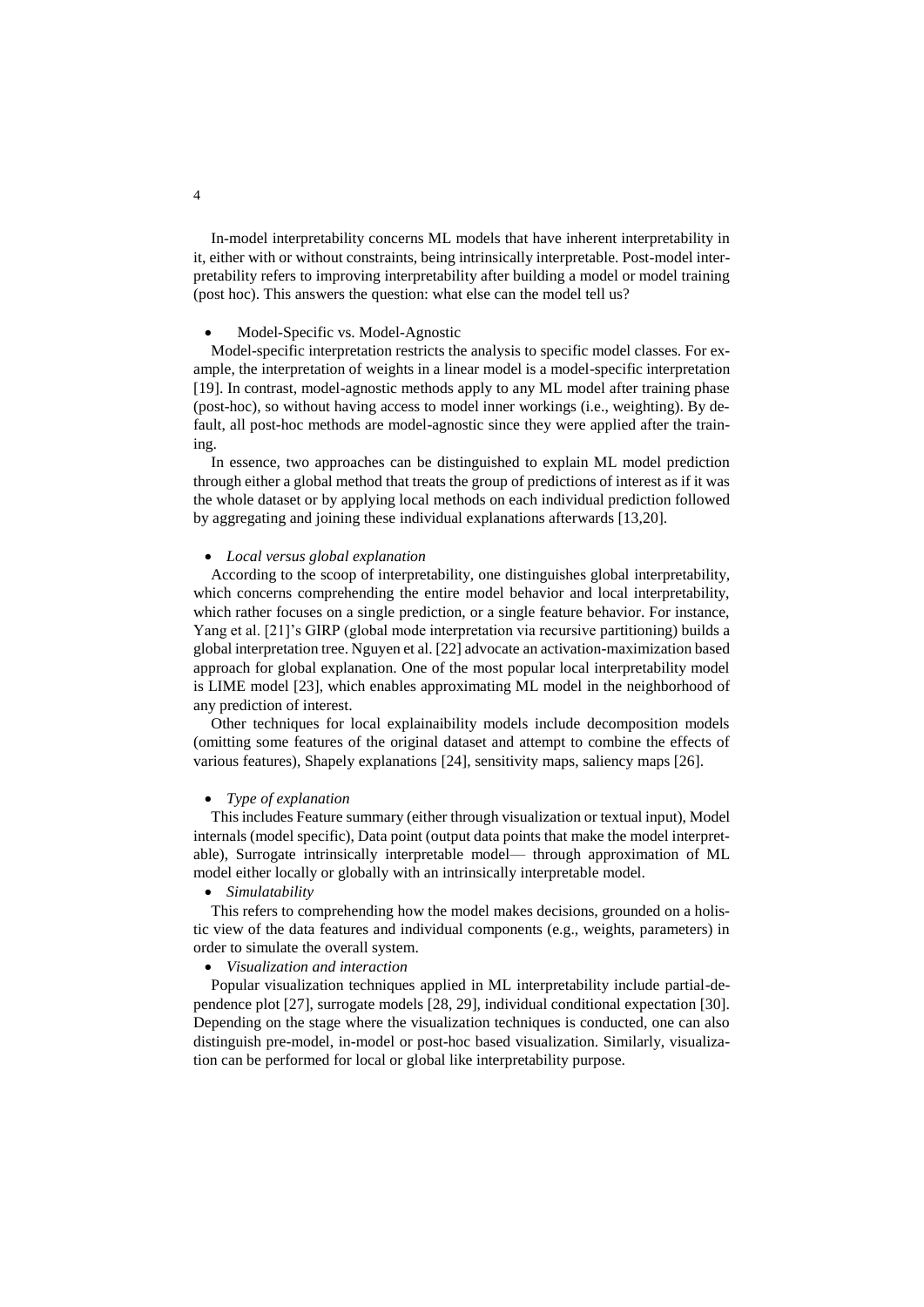| <b>Techniques</b>                  | Global (G) / Local (L) | Specific (Sp)<br>€<br>model Agnostic<br>Model | In-mode,<br>(Po)<br>Post-model<br>Pre-model, | Approximation (Ap)<br>Sensitivity (S) | Visualization<br>nteraction | Simulatability | References      |
|------------------------------------|------------------------|-----------------------------------------------|----------------------------------------------|---------------------------------------|-----------------------------|----------------|-----------------|
| <b>Decision Trees</b>              | G                      | Sp                                            | All                                          | X                                     |                             |                | [39, 40]        |
| LIME                               | L                      | A                                             | Po                                           | $\boldsymbol{\mathsf{x}}$             | Yes                         | Yes            | [23, 41]        |
| Shapely explanations               | L                      | A                                             | Po                                           | X                                     | Yes                         | Yes            | $[24]$          |
| Rule extraction                    | G/L                    | A                                             | Po                                           | X                                     | Yes                         | Yes            | $[43]$ , $[44]$ |
| Decomposition                      | L                      | A                                             | Po                                           | Ap                                    | Yes                         | Yes            | $[32]$          |
| Activation-Maximization            | G/L                    | A                                             | Po                                           | x                                     | X                           | X              | $[22]$          |
| Surrogate models                   | G/L                    | A                                             | Po                                           | S                                     | Yes                         | x              | $[28-29]$       |
| Individual Conditional expectation | L                      | A                                             | Po                                           | x                                     | Yes                         | x              | [30]            |
| Model distillation                 | G                      | A                                             | Po                                           | x                                     | Yes                         | Yes            | $[34]$          |
| Feature importance                 | G/L                    | A                                             | Po                                           | Ap/S                                  | Yes                         | X              | $[45]$          |
| Saliency map                       | L                      | A                                             | Po                                           | S                                     | Yes                         | x              | $[26]$          |
| Sensitivity analysis               | G/L                    | A                                             | Po                                           | S                                     | Yes                         | x              | $[36]$          |
| Counterfactuals explanations       | L                      | Α                                             | Po                                           | X                                     | Yes                         | x              | [46]            |
| <b>Tree View</b>                   | G/L                    | A                                             | Po                                           | x                                     | Yes                         | X              | $[48]$          |
| <b>Rule Set</b>                    | G                      | Sp                                            | Po                                           | X                                     | Yes                         | X              | [49]            |
| <b>DecText</b>                     | G/L                    | A                                             | Po                                           | X                                     | $\mathsf{x}$                | x              | $[50]$          |
| DeepLift                           | G                      | A                                             | Po                                           | x                                     | Yes                         | x              | $[51]$          |
| Layer-Wise Relevance Propagation   | G/L                    | Α                                             | Po                                           | Ap                                    | x                           | x              | $[47]$          |
| Fuzzy Inference System             | G                      | A                                             | Po                                           | Ap                                    | Yes                         | Yes            | $[52]$          |

### **Table 1**. Review of main XAI techniques

#### *Approximation versus sensitivity*

Using the universal approximator property of neural network system, several interpretable approximation models have been proposed to gain insights into the functioning of the black-box of the ML model. For instance, rule-based approximation [31] approximates the decision-making process in ML model by utilizing the input and the output of the ML only. Decompositional approaches look at extracting rules at the level of individual units within ML model [32]. This includes Orthogonal search-based rule extraction proposed in [33] for medicine application. Another approximation method cited in the literature is model distillation [34], which acts as a model compression algorithm from deep network to shallow networks. DarkSight [35] combines ideas from distillation model and visualization to explain the black-box functioning.

On the other hand, sensitivity analysis [36] focuses on how black box model is influenced by its input weight perturbations. Feature importance as in Fisher et al. [37]'s Model Class Reliance or SFIMP [38] for permutation based shapely feature importance are other sensitivity like analysis for explanation tackling.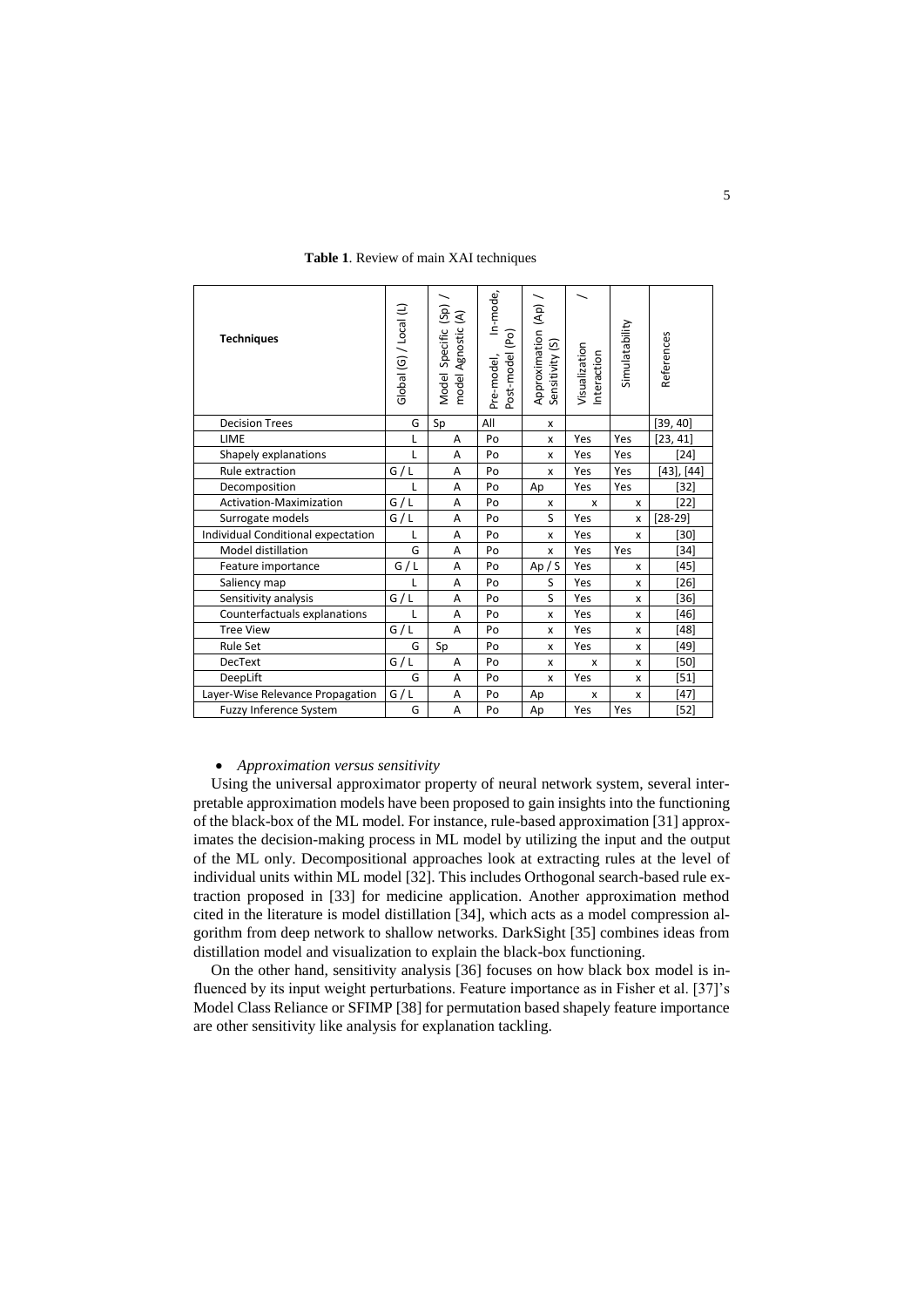# **3 Link between Image and text in explainability**

Intuitively, the link between image and text is either explicit or implicit from several standpoints:

### *Purpose and outcome expectation*

Both image processing and NLP based XAI system do share the same purpose of using ML model for classification purpose, and therefore, seeking an explanation of the ML outcome using the XAI model. They may seek a global / local, model-specific or agnostic, pre-training, in-training or post-training explanation. Although, the classification task might be different for NLP and image processing cases.

### *Universality of many XAI tools*

Tools like LIME framework that enables observing the explainer function on the correctly predicted instance can be applied regardless the context of application domain (e.g., image or text based exploration). Similar reasoning applies to many visualization toolkits, e.g., heat-map that visualizes the extent to which each element contributes to the prediction result, saliency map, feature importance map, among others, that are independent of the application context.

#### *Structure of multimedia and social media posts*

With the advances in Web 2.0 technology that enabled the users to post various types of files (text, images, multimedia) and the memory efficiency for handling large scale multimedia files, the need for building a capacity to handle equally image and textual inputs on the same setting is growing. This motivates the development of unified frameworks in XAI to handle both types of inputs as well.

### *Development of automatic annotation services*

Automatic image annotation is the process of automatically creating textual based description for the different regions of the image highlighting the content of the images. This is especially important to identify sensitive content on online media platforms. With the advances in deep learning technology and large-scale image database, several tools were made available to scientific community for this task. This includes Google Cloud Vision [53], GoogLeNet [54], a deep learning model trained on the ILSVRC dataset.

### *Development of visual question answering services*

Visual Question Answering (VQA) is the task of addressing open-ended questions about images; namely, given an image and a natural language question about that image, the task is to provide an accurate natural language answer, see Fig.2 for an example. Typically, VQA requires visual and linguistic comprehension, language grounding capabilities as well as a common-sense knowledge. A variety of methods have been developed [55, 56]. In the latter, the vision component of a typical VQA system extracts visual features using a deep convolutional neural network (CNN), then linguistic components encode the question into a semantic vector using a recurrent neural network

6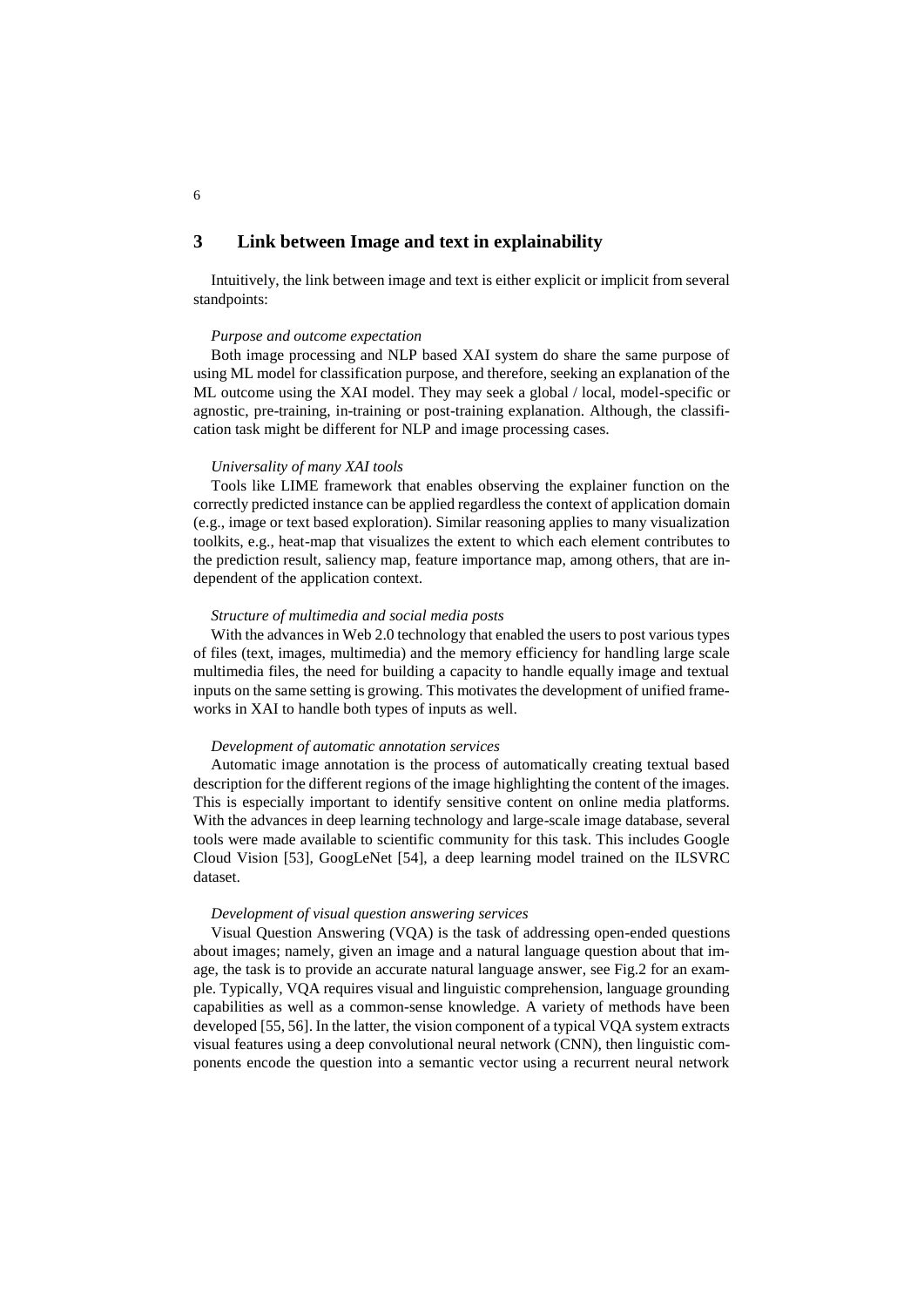(RNN). An answer is then generated conditioned on the visual features and the question vector.



**Fig. 2**. Example of Visual-Question answer systems

### *Development of Text to Image generation*

Similarly to the previous visual question answering, the problem of explaining textual content through visual representation is also important for education and learning purposes. This has also been investigated by many computer vision scientists. Indeed, deep generative models [22] have been proposed to address the task of generating appropriate images from natural description by inferring a semantic layout, which is then converted into image using image generator. Methods based on conditional Generative Adversarial Network (GAN) have been employed in several text-to-image synthesis tasks and competitions [57, 58] and tested on large scale dataset such as birds [59], flowers [60], MS-COCO [61]. In this regard, the task of image generation is viewed as a problem of translating semantic labels into pixels. Nevertheless, the complexity of the reasoning cannot be ignored. Especially, learning a direct mapping from text to image is not straightforward and layout generator requires several constraints to enhance its practicality due to the vast amount of possibilities of potential image candidates that fit a given textual utterance, see, for instance, the example in Fig. 3.



A person is surfing in the sea



A person is standing next to a cow



A man is flying a kite in the sky



A person is riding a snowboard on a snowy surface

**Fig. 3.** Example of Text-to-Image based explanation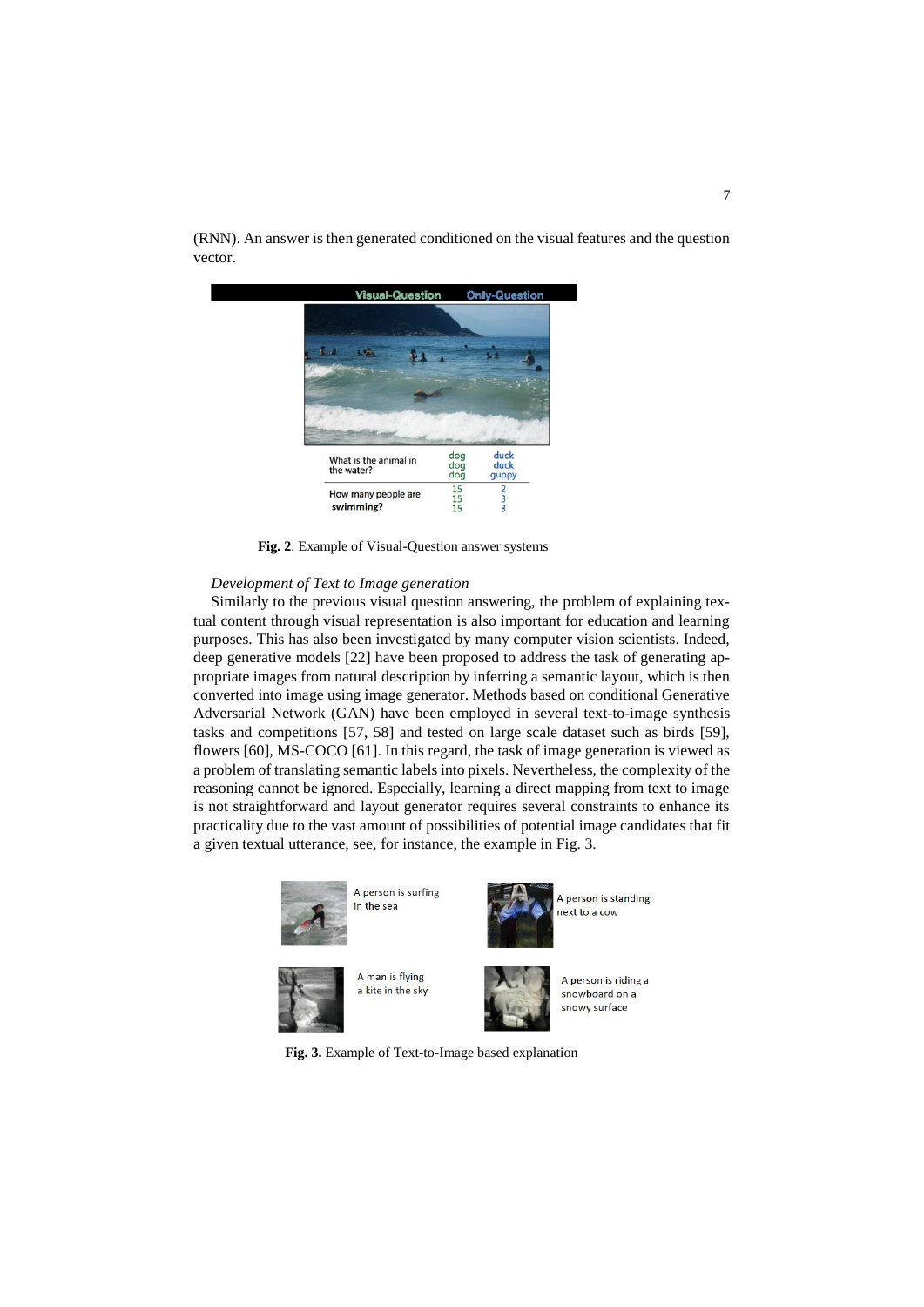

**Fig 4**. Architecture for image generator conditioned on the text description and semantic layout generator in [79].

## **4 Potential benefits to NLP community**

### **4.1 Word-sense disambiguation**

Word-sense disambiguation aims to assign an appropriate sense to the occurrence of a word in a given context. For instance, the meaning of word "chair" in the sentence "I have been awarded a chair in Computer Science" is different from that in the sentence "I bought a chair in the city market today", where the sense of the target word "chair" is chosen among the set of senses listed in a given dictionary. Typically, standard Lesk's algorithm [62] looks into the number of overlapping words of each sense of the target word with the underlined context (sentence), so that the sense that yields the highest number of overlap is used to disambiguate the target word. Other variants of Lesk's algorithm as well as supervised and/or semi-supervised algorithms have been proposed for word-sense disambiguation tasks [63-64, 80].

Making use of visual description raised, for instance, by text-to-image mapping can provide insights into word-sense disambiguation task. This assumes that an overall visual representation is generated for the whole sentence for each sense of the target word, and appropriate metrics are constructed to quantify the relevance and commonsense of each global visual representation.

Visualization techniques issues from XAI can also be accommodated for the wordsense disambiguation feature. For instance, various senses of target words can play the role of features and utilize LIME-like-approach to visualize the contributions of the various senses, and thereby, disambiguate accordingly. Similarly, the emergence of graph based approaches for word sense disambiguation where, in the same spirit as Navigli and Lapata [64], the senses are mapped to a graph representation where the graph is built using various connectivity algorithms such as PageRank, hyperlink induced topic search, key player problem, various senses can be ranked accordingly, and, thereby, handle disambiguation task.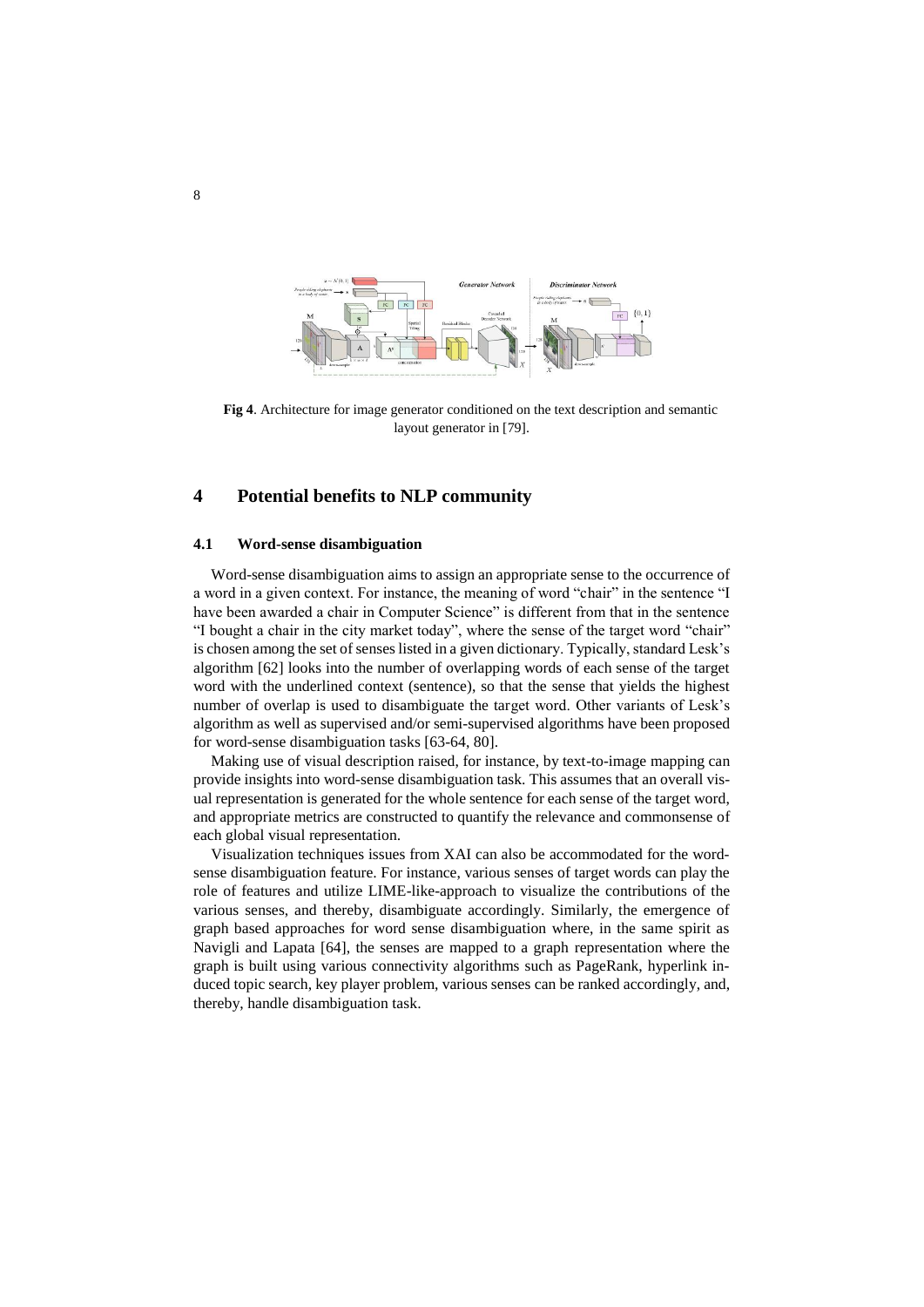### **4.2 Text Argumentation theory**

With the emergence of Dung's Argumentation Framework [65], a central approach for performing reasoning within argumentation in artificial intelligence and natural language processing become tenable. This opens up opportunities for legal text analysis, medical science and opinion mining. In this course, arguments are viewed as abstract entities, so that the use of argumentation semantics, i.e., criteria for finding acceptable sets of arguments, suffices to reason in an argumentative way for a variety of application scenarios. Arguments are supposed to support, contradict, and explain statements, and they are used to support decision-making. What may constitute an argument is very much context dependent. In natural language processing, this can be short utterance that fits a given ontology or might be extracted using text summarization like technique from a large or a multi-document source file. The possibility to represent both positive and negative views using the employed argumentation framework provides opportunity to sustain debate and boost interactions. Recently, abstract argumentation has been suggested to explain predictions of neural network system and diaelectrically explainable prediction [66]. This ultimately builds bridge with XAI and offers nice opportunities to use the abstract argumentation framework as a means to derive explanation and interpretability.

### **4.3 Sentiment Analysis**

Sentiment analysis refers to the use of NLP, text analysis and computational linguistics techniques to systematically identify, extract and quantify affective states and subjective information, classifying the polarity of a given text at sentence, document or multi-document level in order to find out whether the expressed opinion is positive, negative or neutral. This has been extensively employed in a range of applications ranging from marketing to customer services to clinical medicine. Key approaches to sentiment analysis include knowledge-based techniques, which classify text based on affect categories according to presence of affect words such as happy, sad using affective lexical database of lexicon dictionary. Furthermore, supervised and machine-learning like techniques have also been populated for the same purpose [67]. Several open sources are made available for the purpose of sentiment analysis. This includes, Python NLTK, TextBlob, Pattern.en, RapidMiner, Stanford's CoreNLP, SentiStrength, among others.

Through explainability-based reasoning, sentiment analysis can be boosted a stepfurther to provide the reason for the sentiment score. For instance, in [68], the authors proposed layer-wise relevance propagation model for explaining recurrent network architecture for sentiment analysis.

Zhang et al. [69] proposed an Explicit Factor Model (EFM) based on phrase-level sentiment analysis to generate explainable recommendations.

Interestingly, the presence of contrastive statements from opinionated documents in sentiment analysis context opens up the door wide to application of more advanced argumentation system, reinforcement learning or Markov-Chain based reasoning in the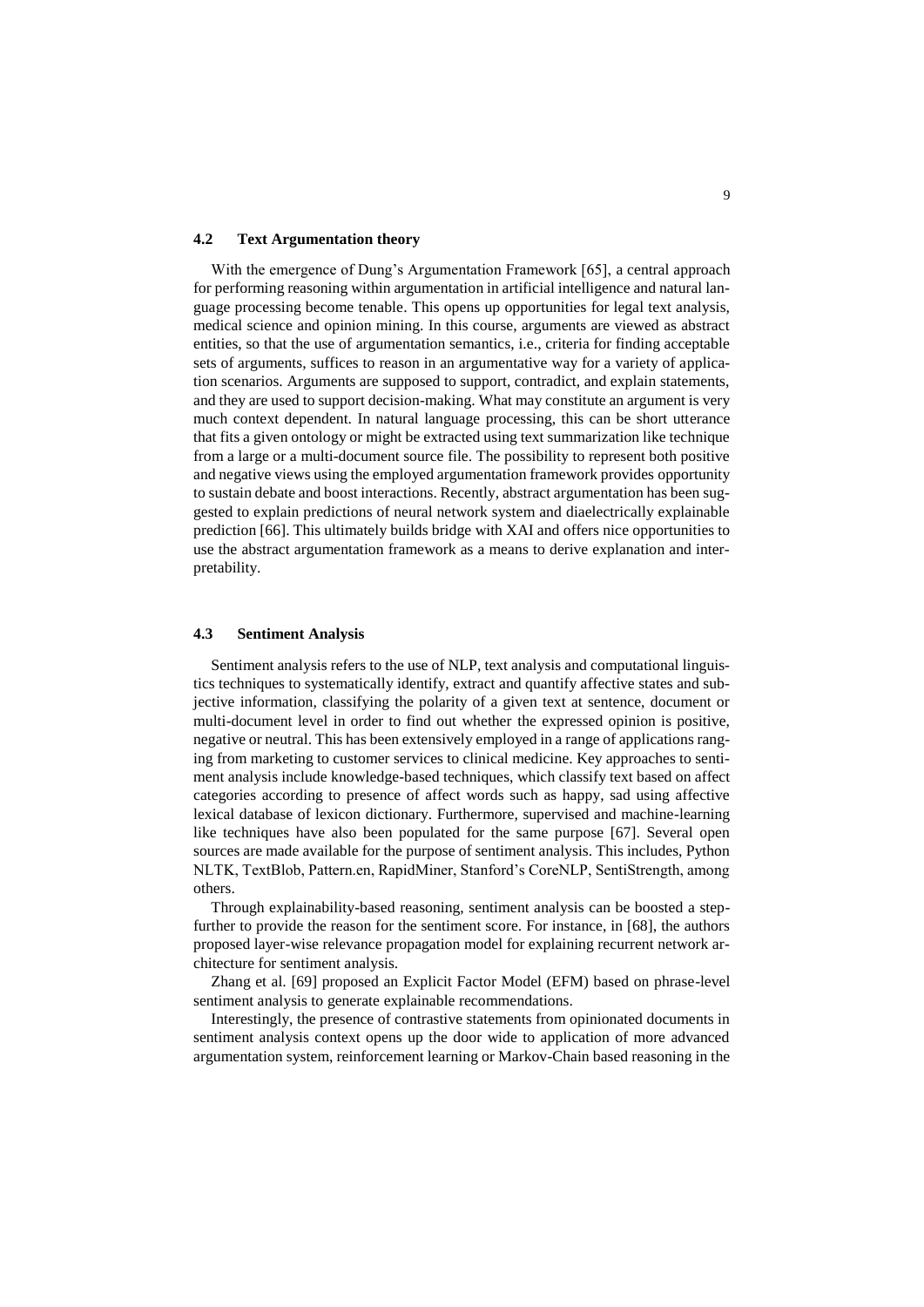same spirit as [70] inherited from question-answer system analysis. Similarly, the emergence of multimedia documents in social media platforms provides opportunities to mix-up image-analysis & text-analysis based reasoning. For instance, face-emotion recognition in videos can provide useful insights into sentiment polarity of the underlined textual input.

### **4.4 Topical Modelling**

Since the emergence of Latent Dirichlet Allocation (LDA) [71], the task of automatic discovery of topics in a textual document has seen a new landmark. In essence, LDA introduces sparse Dirichlet prior distributions over document-topic and topic-word distributions, encoding the intuition that documents cover a small number of topics and that topics often use a small number of words. Topic models are a form of unsupervised machine learning, in that the topics and mixture parameters are unknown and inferred solely from the data where each topic is represented by its N most probable words. Humans can judge whether words of a given topic (cluster) form interpretable concept (s). Therefore, it is important to seek automatic alternative to measure the interpretability of the outputted set of words of each topic. A commonly employed approach is based on the co-occurrence analysis, stipulating that words that have high frequency of co-occurrence (either within the document under investigation or in a more wider corpus) would indicate high coherence and relatedness, as for words caught and fever for instance [72]. The development of word embedding promoted by Google researchers has also promoted the so called embedded topic model [73] where each word is modelled as a categorical distribution whose natural parameter is the inner product between a word embedding and an embedding of its assigned topic. This has shown to discover interpretable topics even with large vocabulary. On the other hand, the development of interactive topic modelling [74], where more interaction modes with system output are enabled, offers a nice setting to apply a range of visualization tools developed in the context of explainable AI for this purpose.

### **4.5 Automatic textual summarization**

Automatic text summarization has been a hot topic in NLP focusing on how to summarize the main content of the document while preserving the semantic meaning and key messages conveyed by the original document in a way to reduce redundancy and maximize the diversity. Typically, two streams have been identified in the literature [75]. Extractive summarization where the summary is constituted of a selected sentences from original document through some scoring analysis mechanism that takes into account sentence similarity, location, presence of selected keywords, among others, and abstractive summarization where the summary sentences may be different from that of original documents. Extractive summarization is by far the most investigated research stream in automatic summarization. Various graph-based approaches have been put forward for extracting relevant sentences. Examples include TextRank [76] where the nodes are sentences and the edges the relations (which is context dependent,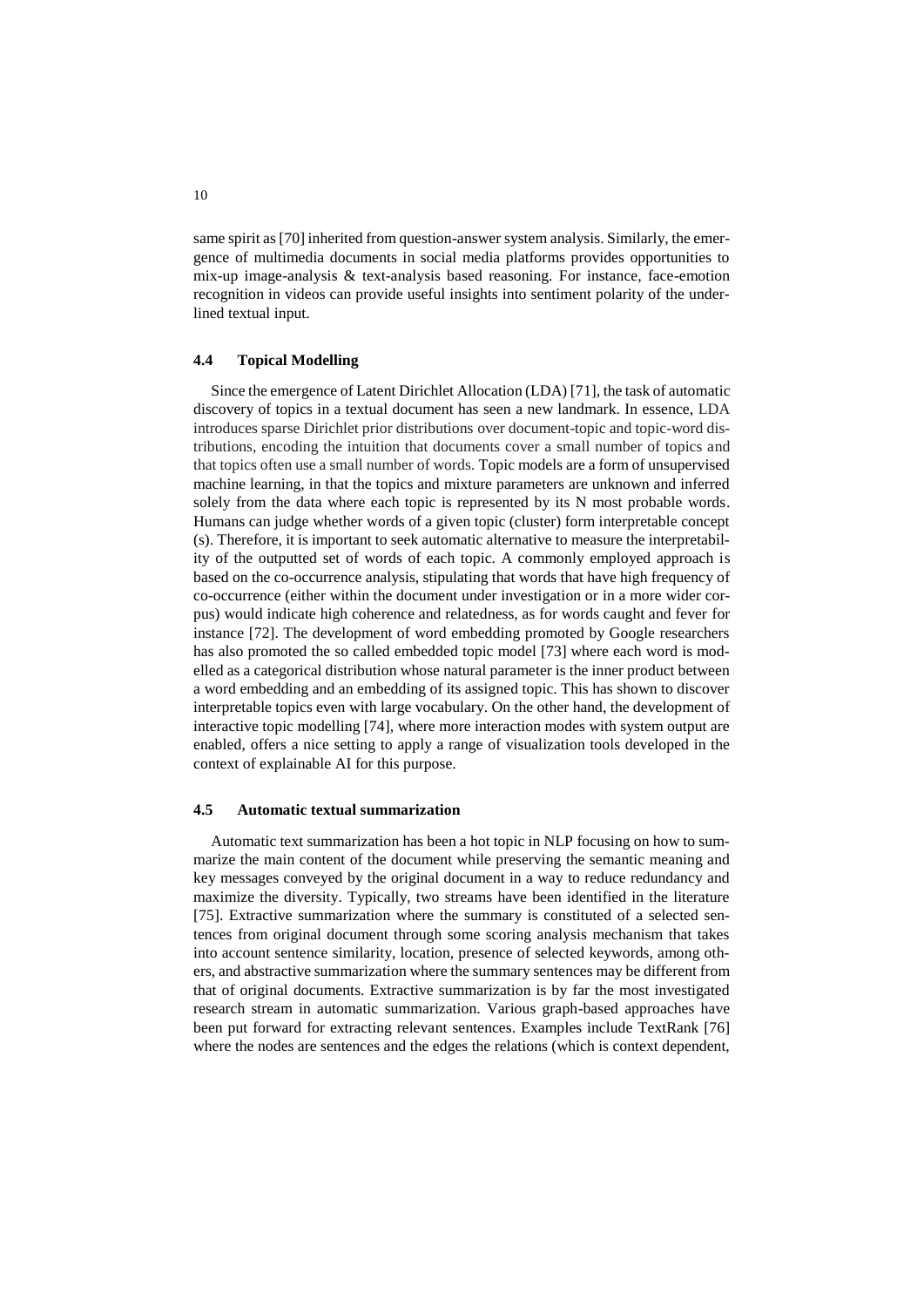e.g., semantic similarity beyond certain threshold) between the sentence, and the importance of a given sentence is quantified using PageRank like algorithm. Similarly, latent semantic analysis [77-78], which provides a lower dimensional representation of words, has also been applied to summarization purpose [81].

Strictly speaking, explainable research benefits summarization from both directions. First, summarization can be used as a tool to construct and identify arguments that can be used to guide the explanation process. Second, the interactive tools, LIME like approach can also be adapted to boost the sentence weighting scheme, which, in turn impact the outcome of the summarization task.

# **5 Conclusion**

Explanation methods are a promising approach to leverage hidden knowledge about the workings of neural networks and black-box systems, promoting transparency and interpretability of the results in the light of the new data protection EU directive on the "right of explanation". This papers attempted to review the state of art of explainability methods focusing on intertwine between image processing and natural language processing fields in a way to promote fruitful development of new explanation framework. Especially, the paper highlights the implicit link between the two research fields through, e.g., automatic image annotation, visual question-answer systems, Text-To-Image generation, multimedia analytics in addition to the overall input-output like system analysis. On the other hand, this review has also identified several NLP research fields that would benefit from visual explainability based approach. This includes, wordsense disambiguation, sentiment analysis, argumentation theory, automatic text summarization and topical modelling.

There are several interesting future research directions to explore further. An interesting direction is semi-supervised learning of the model using a large set of partially annotated data. For instance, we can exploit a small number of fully annotated images and a large number of partially annotated images (*e.g.* images with only text descriptions), which allows the developed model to exploit large-scale datasets, such as the Google Conceptual Caption dataset. The paper also opens up new research directions in multimedia analytics, text summarization and abstract argumentation logic.

#### **Acknowledgment**

This work is partly supported by the H2020 YoungRes (# 823701) project, which is gratefully acknowledged.

### **References**

- 1 . Oxborough, C., and Cameron, E.: Explainable AI, PWC report, (2020)[. https://www.pwc.co.uk/services/risk](https://www.pwc.co.uk/services/risk-assurance/insights/explainable-ai.html)[assurance/insights/explainable-ai.html,](https://www.pwc.co.uk/services/risk-assurance/insights/explainable-ai.html) accessed July 2020
- 2 . Grice, H.P.: Logic and Conversation, in: Syntax and Semantics 3: Speech arts. 41–58 (1975).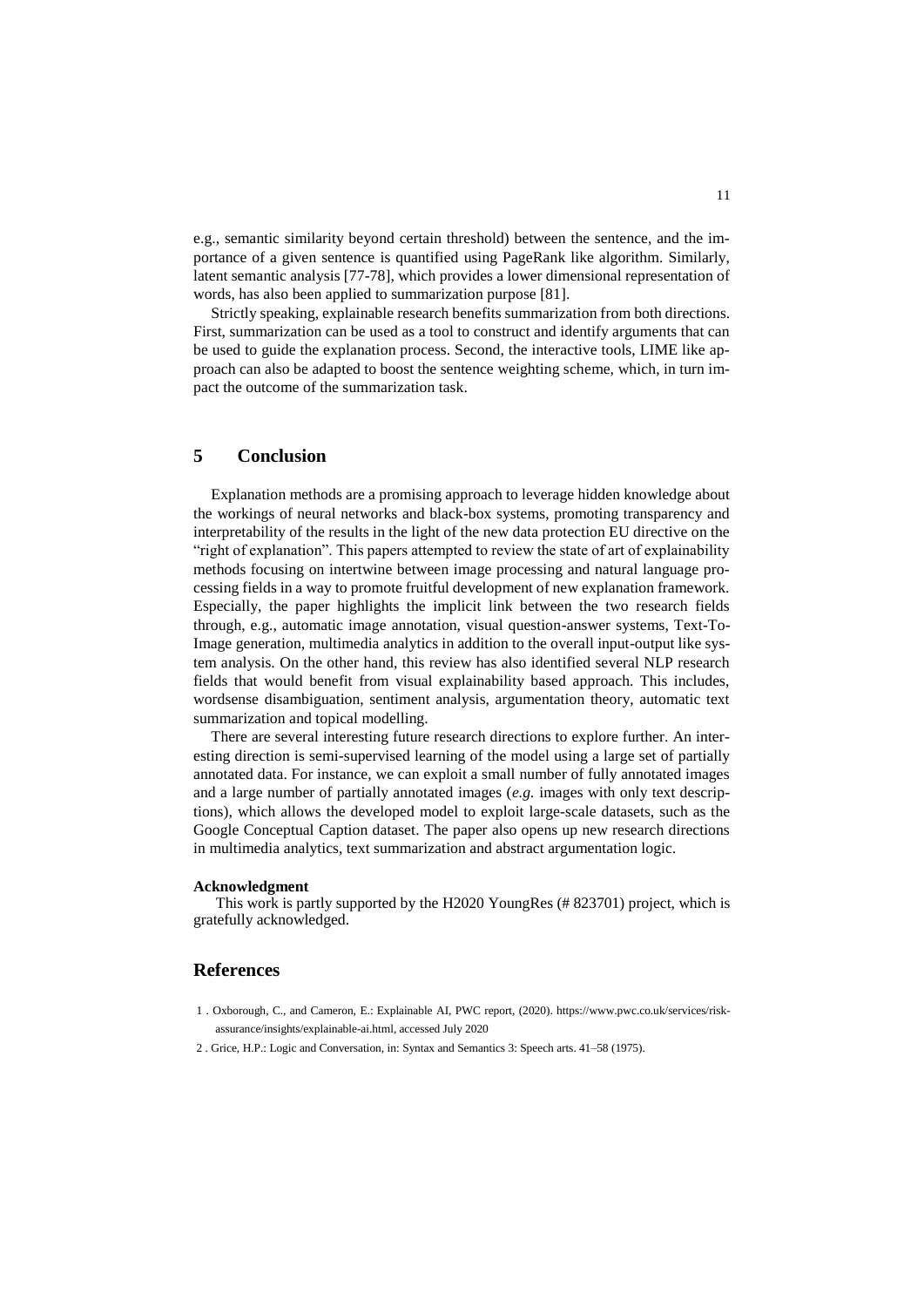- 3 . Conati, C., Porayska-Pomsta, K., and Mavrikis M.: AI in Education needs interpretable machine learning: Lessons from Open Learner Modelling. arXiv preprint arXiv:1807.00154 (2018).
- 4 . Goodman, B., and Flaxman, S.: European union regulations on algorithmic decision making and a "right to explanation". AI Magazine, **38**(3), (2017).
- 5 . Abdul, A., Vermeulen, J., Wang, D., Lim, B.Y., and Kankanhalli, M.: Trends and Trajectories for Explainable, Accountable and Intelligible Systems: An HCI Research Agenda. In Proceedings of the 2018 CHI. Association for Computing Machinery, Montreal, Canada, (2018), https://doi.org/10.1145/3173574.3174156
- 6 . Doshi-velez, F., and Kim, B.: A Roadmap for a Rigorous Science of Interpretability. CoRR, abs/1702.08608, (2017), <http://arxiv.org/abs/1702.08608>
- 7 . Samek W.,, Wiegand T., and Müller, K.R.: Explainable artificial intelligence: understanding, visualizing and interpreting deep learning models. ITU Journal: ICT Discoveries Special Issue No.1, pp-39-48, (2017).
- 8 . Lewis, D.: Causal Explanation. In Philosophical Papers. Vol II. Oxford University Press, New York, Chapter Twenty two, 214–240, (1986).
- 9 . Halpern, J. Y., and Pearl, J.: Causes and Explanations : A Structural-Model Approach . Part II : Explanations. **56**(4), 889–911. (2005), https://doi.org/10.1093/bjps/axi148
- 10 . Miller, T.: Explanation in artificial intelligence: Insights from the social sciences. Artificial Intelligence **267** (2019), 1–38. https://doi.org/10.1016/j.artint.2018.07.007
- 11 . Arrieta, Del Ser et al. Explainable Artificial Intelligence (XAI): Concepts, Taxonomies, Opportunities and Challenges toward Responsible AI, Information Fusion **58**, pp. 82-115, (2019).
- 12 . Gunning, D.: Explainable Artificial Intelligence (XAI ). Technical Report. 1–18 pages, (2017).
- 13 . Lipton, Z.C.: The mythos of model interpretability, Queue **16**(3), 30:31–30:57 (2018)
- 14 . Kim, B., Doshi-Velez, F.: Introduction to Interpretable Machine Learning. In Proceedings of the CVPR'18 Tutorial on Interpretable Machine Learning for Computer Vision, Salt Lake City, UT, USA, (2018)
- 15 . Jolliffe, I.: Principal component analysis. In International Encyclopedia of Statistical Science; Springer: Berlin, Germany; 1094–1096, (2011).
- 16 . Maaten, L.Y.D., Hinton, G.: Visualizing data using t-SNE. J. Mach. Learn. Res. **9**, 2579–2605, (2008).
- 17 . Kim, B., Khanna, R., Koyejo, O.O.: Examples are not enough, learn to criticize! Criticism for interpretability. In Advances in Neural Information Processing Systems; MIT Press: Cambridge, MA, USA, pp. 2280–2288,  $(2016)$
- 18 . Hartigan, J.A., Wong, M.A.: A k-means clustering algorithm. J. R. Stat. Soc. Ser. C (Appl. Stat.), **28**, 100–108 (1979)
- 19 . Adadi, A., Berrada, M.:, Peeking inside the black-box: A survey on Explainable Artificial Intelligence (XAI). IEEE Access, **6**, 52138–52160, (2018
- 20 . Molnar, C.: Interpretable Machine Learning. (2019), Available online[: https://christophm.github.io/in](https://christophm.github.io/)terpretable-ml-book/ (Accessed July 2020)
- 21 . Yang, C., Rangarajan, A., and Ranka, S.: Global model interpretation via recursive partitioning. Online .. Available: https://arxiv. org/abs/1802.04253 (2018)
- 22 . Nguyen, A., Dosovitskiy, A., Yosinski, J., Brox, T., and Clune, J.: Synthesizing the preferred inputs for neurons in neural networks via deep generator networks, in: *Proc. Adv. Neural Inf. Process. Syst. (NIPS)*, 3387 3395 (2016)
- 23 . Ribeiro, M. T., Singh, S., and Guestrin, C.: Why should I trust you?: Explaining the predictions of any classifier, in *Proc. 22nd ACM SIGKDD Int. Conf. Knowl. Discovery Data Mining*. (2016)
- 24 . Lundberg, S.M., and Lee S.L.: A unified approach to interpreting model predictions, in: *Proc. Adv. Neural Inf. Process. Syst*, pp. 4768 -4777, (2017).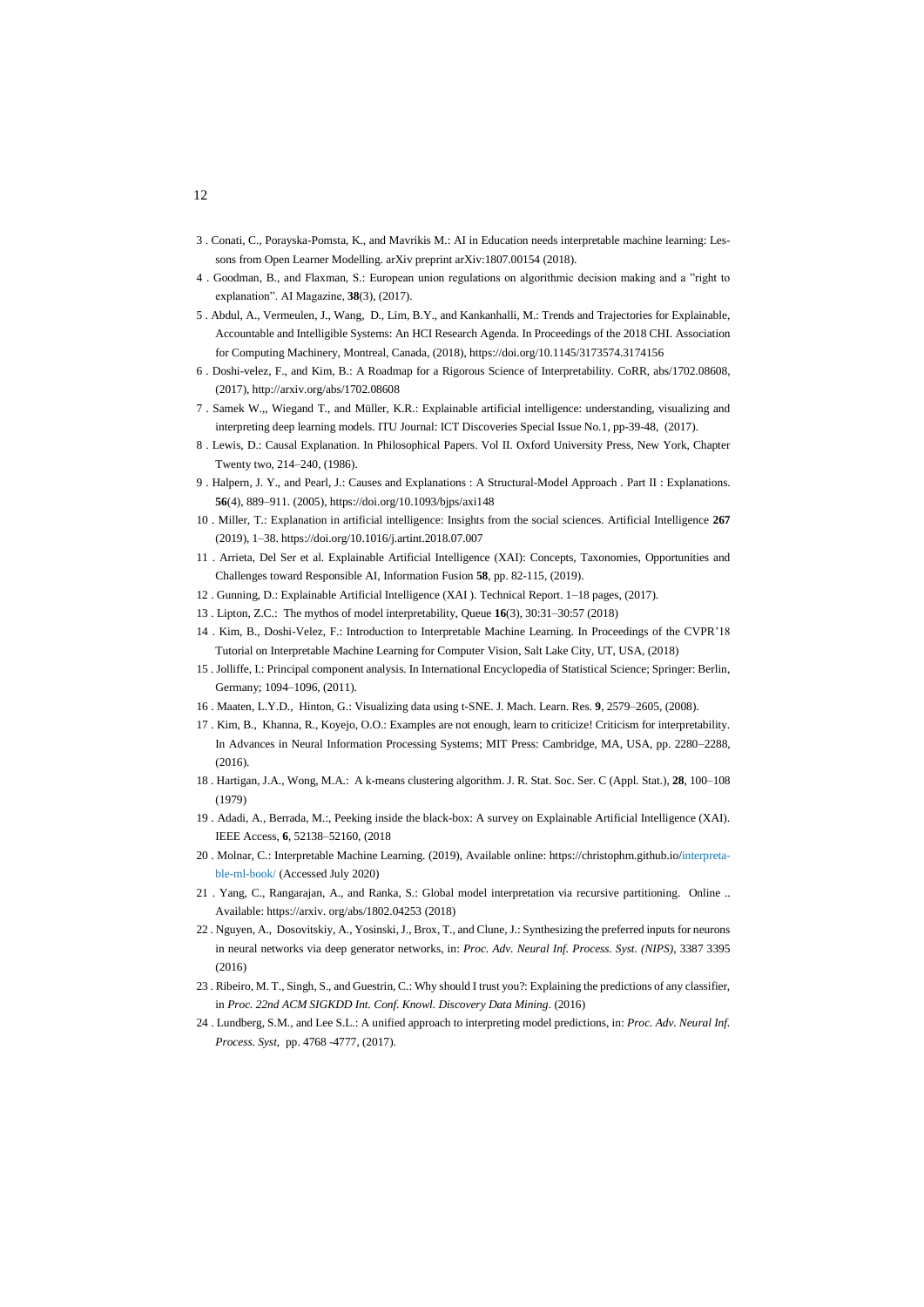- 25 . Cortez, P., and Embrechts, M.J.: Opening black box data mining models using sensitivity analysis, in: *Proc. IEEE Symp. Comput. Intell. Data Mining (CIDM)*, pp. 341 348. (2011)
- 26 . Smilkov, D., Thorat, N., Kim, B., ViØgas F., and Wattenberg, M.: SmoothGrad: Removing noise by adding noise. (2017). Available: https://arxiv.org/abs/1706.03825
- 27 . Green D.P., and Kern, H.L.: Modeling heterogeneous treatment effects in large-scale experiments using Bayesian additive regression trees, in: *Proc. Annu. Summer Meeting Soc. Political Methodol.* pp. 1- 40, (2010)
- 28 . Bastani, O., Kim, C., and Bastani, H.: Interpretability via model extraction. (2017). Available: https://arxiv.org/abs/1706.09773
- 29 . Thiagarajan, J.J., Kailkhura, B., Sattigeri,P., and Ramamurthy, K.N.: TreeView: Peeking into deep neural networks via feature-space partitioning. Online .. Available[: https://arxiv.org/abs/1611.07429,](https://arxiv.org/abs/1611.07429) (2016)
- 30 . Goldstein, A., Kapelner, A., Bleich, J., and Pitkin, E.: Peeking inside the black box: Visualizing statistical learning with plots of individual conditional expectation, *J. Comput. Graph. Statist.*, **24**(1), 44 65, (2015)
- 31 . Frank, E., and Witten, I.H.: Generating accurate rule sets without global optimization, ICML'98, p-144-151, (1998)
- 32 . Robnik, M., Ikonja and Kononenko, L.: Explaining classifications for individual instances, *IEEE Trans. Knowl. Data Eng.*, **20**(5), 589 600, (2008)
- 33 . Etchells, T.A., and Lisboa, P. J. G.: Orthogonal search-based rule extraction (OSRE) for trained neural networks: A practical and efficient approach, *IEEE Trans. Neural Netw.*, **17**(2), 374 384, (2006)
- 34 . Tan, S., Caruana, R., Hooker, G., and Lou, Y.: Detecting bias in black-box models using transparent model distillation. Online .. Avail-able[: https://arxiv.org/abs/1710.06169,](https://arxiv.org/abs/1710.06169) (2018)
- 35 . Xu, K., Park, D.H., Yi, D.H., and Sutton, C.: Interpreting deep classifier by visual distillation of dark knowledge. Online .. Available[: https://arxiv.org/abs/1803.04042](https://arxiv.org/abs/1803.04042) (2018)
- 36 . Cortez, P., and Embrechts, M.J., Using sensitivity analysis and visualization techniques to open black box data mining models, *Inf. Sci.*, **225**, 1-17, (2013)
- 37 . Fisher, A., Rudin, C., and Dominici, F.: Model class reliance: Variable importance measures for any machine learning model class, from the 'rashomon' perspective. Online .. Available: [https://arxiv.org/abs/1801.01489,](https://arxiv.org/abs/1801.01489)  (2018)
- 38 . Casalicchio, G., Molnar, C., and Bischl, B.: Visualizing the feature importance for black box models. Online .. Available[: https://arxiv.org/abs/1804.06620,](https://arxiv.org/abs/1804.06620) (2018)
- 39 . Schetinin V., *et al.:* Confident interpretation of Bayesian decision tree ensembles for clinical applications, *IEEE Trans. Inf. Technol. Biomed.*, **11**(3), 312 319, (2007).
- 40 . Hara, S., and Hayashi, K.: Making tree ensembles interpretable. Online .. Available: [https://arxiv.org/abs/1606.05390,](https://arxiv.org/abs/1606.05390) (2016)
- 41 . Ribeiro, M.T., Singh, S., and Guestrin, C.: Anchors: High-precision model-agnostic explanations, in: Proc. AAAI Conf. Artif. Intell., pp. 1–9, (2018)
- 41 . García, S., Fernández, A., and Herrera, F.: Enhancing the effectiveness and interpretability of decision tree and rule induction classifiers with evolutionary training set selection over imbalanced problems, Appl. Soft Comput., **9**(4), 1304–1314, (2009).
- 42 . Wang, F., and Rudin. C.: Falling rule lists, in: Proc. 18th Int. Conf. Artif. Intell. Statist. (AISTATS). San Diego, CA, USA: JMLR W&CP, pp. 1013–1022, (2015)
- 43 . Ras, G., Van Gerven, M., and Haselager, P.: Explanation methods in deep learning: Users, values, concerns and challenges. Online .. Available[: https://arxiv.org/abs/1803.07517,](https://arxiv.org/abs/1803.07517) (2018)
- 44 . Johansson, U., König, R., and Niklasson, I., The truth is in there—Rule extraction from opaque models using genetic programming, in Proc. FLAIRS Conf., pp. 658–663, (2004).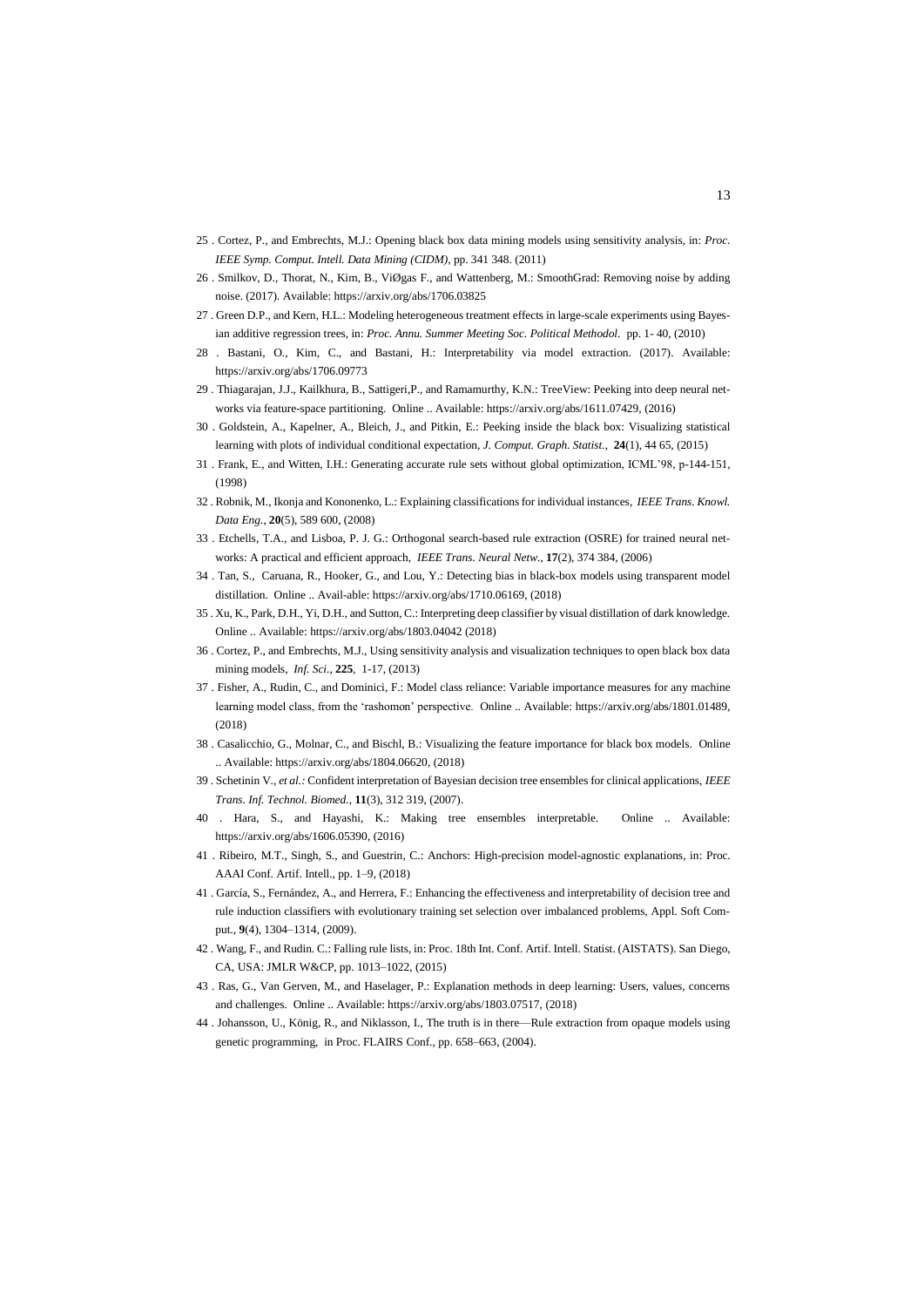- 45 . Casalicchio, G., Molnar, C., and Bischl, B.: Visualizing the feature importance for black box models. Online .. Available[: https://arxiv.org/abs/1804.06620,](https://arxiv.org/abs/1804.06620) (2018)
- 46 . Wachter, S., Mittelstadt, B., and Russell, C.: Counterfactual explanations without opening the black box: Automated decisions and the GDPR. Online .. Available[: https://arxiv.org/abs/1711.00399,](https://arxiv.org/abs/1711.00399) (2017)
- 47 . Bach, S., Binder,A., Montavon, G., Klauschen, F., Müller, K.R., and Samek, W.: On pixel-wise explanations for non-linear classifier decisions by layer-wise relevance propagation, *PLoS ONE*, **10**(7), e0130140. (2015)
- 48 . Thiagarajan, J.J., Kailkhura, B., Sattigeri,P., and Ramamurthy, K.N.: Treeview: Peeking into deep neural networks via feature-space partitioning. arXiv preprint arXiv:1611.07429, (2016).
- 49 . Wang, T., Rudin,C., Velez-Doshi, F., Liu, Y., Klamp, E., and MacNeille, P.: Bayesian rule sets for interpretable classification. In Data Mining (ICDM), IEEE 16th International Conference on, pages 1269-1274, (2016)
- 50 . Boz, O.: Extracting decision trees from trained neural networks. In Proceedings of the eighth ACM SIGKDD international conference on Knowledge discovery and data mining, pages 456-461. ACM, (2002)
- 51 . Shrikumar, A., Greenside, P., Shcherbina, A., Kundaje, A.: Not just a black box: Learning important features through propagating activation differences. [arXiv:1605.01713,](https://arxiv.org/abs/1605.01713) (2016)
- 52 . Zhou , A.M., Gan , J.Q.: Low-level interpretability and high-level interpretability: a unified view of data-driven interpretable fuzzy system modelling, Fuzzy Sets and Systems **159** (23), 3091–3131, (2008)
- 53 . <https://cloud.google.com/vision>
- 54 . Szegedy C. et al.: Going deeper with convolutions, arXiv, eprint 1409, 4842, also in CPRV'15, (2004)
- 55 . Xu, H., and Saenko, K.: Ask, Attend and Answer: Exploring question-guided spatial attention for visual question answering. In Proceedings of ECCV'16, (2016)
- 56 . Lu, J., Yang, J., Batra, D.: Parikh. Hierarchical question image co-attention for visual question answering. In Advances In Neural Information Processing Systems (NIPS2016), pp 289–297, (2016)
- 57 . Reed S. et al.: Generative adversarial text to image synthesis. In: ICML'16, pp. 1060–1069, (2016)
- 58 . Reed,S.E., Akata, Z., Mohan, S., Tenka, S., Schiele, B., Lee, H.: Learning what and where to draw. In: NIPS, pp. 217–225, (2016)
- 59 . Welinder, P. et al.: Caltech-UCSD Birds 200. Technical Report. CNS-TR-2010- 001, California Institute of Technology, (2010)
- 60 . Nilsback, M.E., Zisserman, A.: Automated flower classification over a large number of classes. In: Proceedings of the Indian Conference on Computer Vision, Graphics and Image Processing, pp. 722–729, (2008)
- 61 . Lin T.Y. et al.: Microsoft COCO: common objects in context. In: ECCV, pp. 740–755, (2014)
- 62 . Lesk M.: Automatic sense disambiguation using machine readable dictionaries: how to tell a pine cone from an ice cream cone. In: Proc. of SIGDOC, SIGDOC, pp. 24–26, (1986)
- 63 . Mihalcea, R.: Knowledge-based methods for WSD. In: Word Sense Disambiguation: Algorithms and Applications, Text, Speech and Language Technology, pp. 107–132. Springer, Dordrecht, (2006)
- 64 . Navigli,R., and Lapata, M.: Graph connectivity measures for unsupervised word sense disambiguation. In IJCAI International Joint Conference on Artificial Intelligence, Hyderabad, India, pp. 1683–1688, (2007)
- 65 . Dung, P.M.: On the acceptability of arguments and its fundamental role in nonmonotonic reasoning, logic programming and n-person games, Artificial Intelligence, **77**(2), 321 – 357, (1995)
- 66 . Cocarascu, O., Stylianou, A., Cyras K., and Toni, F.: Data-Empowered Argumentation for Dialectically Explainable Predictions, 24th European Conference on Artificial Intelligence – ECAI, (2020)
- 67 . Tsytsarau M., and Palpanas, T.: Survey on mining subjective data on the web, Data Min Knowl Discov, **24**, 478-514, (2012)
- 68 . Arras, L., Horn, F., Montavon, G., Muller, K.R., and Samek W.: Explaining predictions of non-linear classifiers in NLP, arXiv preprint arXiv:1606.07298, (2016)